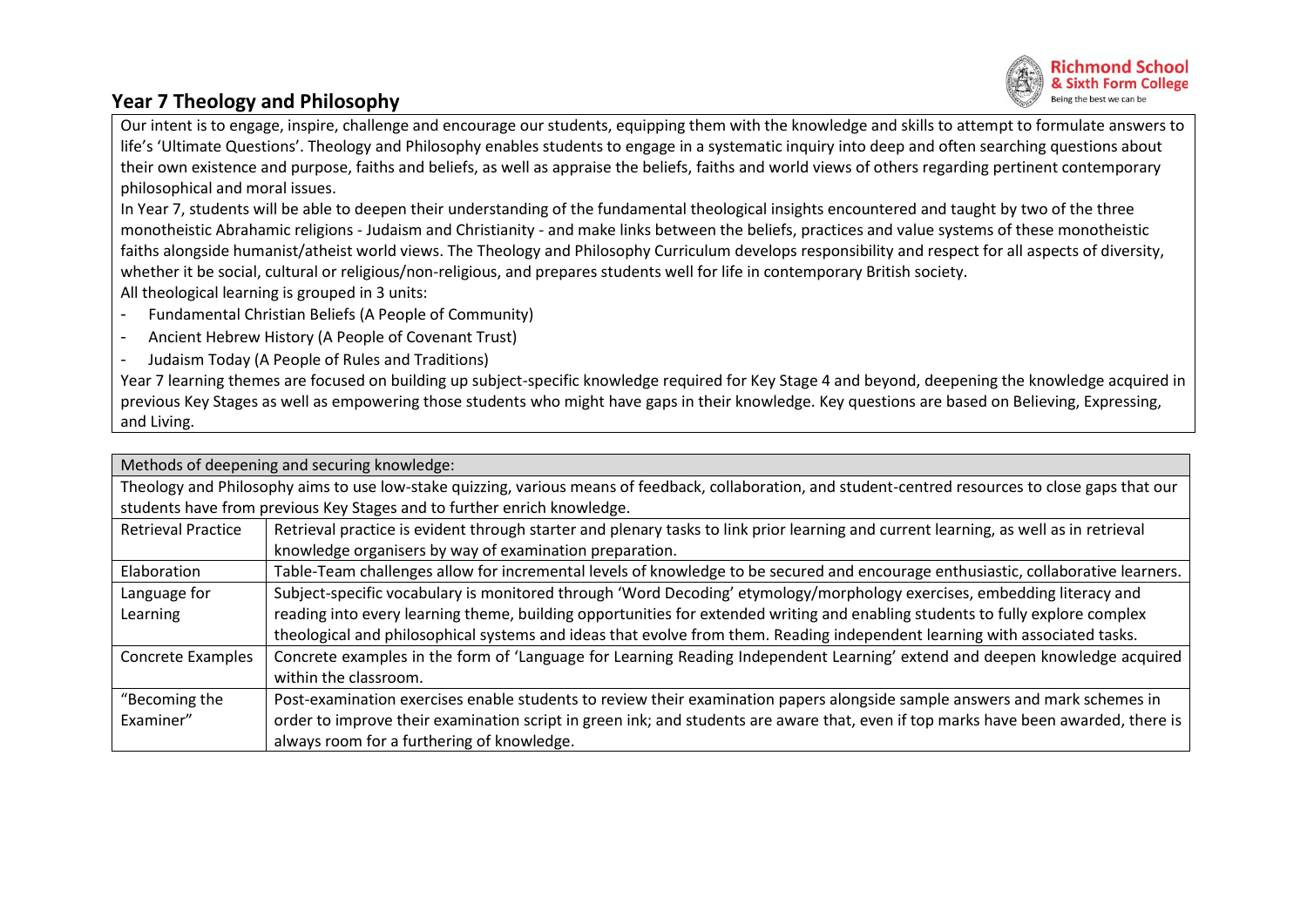|                         | Autumn term 1                                                                                                                                                                                                                                                                                                                                                                                                                                                               | Autumn term 2                                                                                                                                                                                                                                                                                                                                                                                                                                                                                                         | Spring term 1                                                                                                                                                                                                                                                                                                                                                                                                                                                                                   | Spring term 2                                                                                                                                                                                                                                                                                                                                                                                                             | Summer term 1                                                                                                                                                                                                                                                                                                                                                                                            | Summer term 2                                                                                                                                                                                                                                                                                                                                                                         |  |
|-------------------------|-----------------------------------------------------------------------------------------------------------------------------------------------------------------------------------------------------------------------------------------------------------------------------------------------------------------------------------------------------------------------------------------------------------------------------------------------------------------------------|-----------------------------------------------------------------------------------------------------------------------------------------------------------------------------------------------------------------------------------------------------------------------------------------------------------------------------------------------------------------------------------------------------------------------------------------------------------------------------------------------------------------------|-------------------------------------------------------------------------------------------------------------------------------------------------------------------------------------------------------------------------------------------------------------------------------------------------------------------------------------------------------------------------------------------------------------------------------------------------------------------------------------------------|---------------------------------------------------------------------------------------------------------------------------------------------------------------------------------------------------------------------------------------------------------------------------------------------------------------------------------------------------------------------------------------------------------------------------|----------------------------------------------------------------------------------------------------------------------------------------------------------------------------------------------------------------------------------------------------------------------------------------------------------------------------------------------------------------------------------------------------------|---------------------------------------------------------------------------------------------------------------------------------------------------------------------------------------------------------------------------------------------------------------------------------------------------------------------------------------------------------------------------------------|--|
| Topic(s)<br>Assessment  | <b>Christian Belief: A</b><br>People of<br><b>Community</b><br>- Introduction to<br>Theology and<br>Philosophy: theos<br>(Θεός), logos<br>(λόγος) and philia<br>(φιλία), sophia<br>(σοφία)<br>- The idea of diverse<br>community and a<br>lived sense of<br>belonging<br>- The church<br>community: The<br>'ekklesia'<br>(έκκλησία) gathered<br>in the 'domus<br>Domini'<br>- The Christian<br>community story of<br>the Bible: ta biblia<br>(τὰ βιβλία)<br>- Mid-unit mini | <b>Christian Belief: A</b><br>People of<br>Community<br>- Creation: The<br>beginning of human<br>community in<br>'Imago Dei' and<br>stewardship of<br>creation<br>- God, 'Creatio ex<br>nihilo', and science -<br>Theism (Θεός),<br>Atheism (a-Θεός),<br>Agnosticism<br>(aγνῶσις), and the<br>scientific theories of<br>Big Bang and<br>evolution<br>- Divine community:<br>The mystery of the<br>Triune God:<br>Monotheism and<br>'trinitas'/'trinus'<br>Retrieval<br>- Knowledge<br>organiser<br>- End-of-unit exam | <b>Hebrew History: A</b><br>People of<br><b>Covenant Trust</b><br>- The importance of<br>history and origins<br>for the Jewish<br>People: Judaism<br>and Jewishness<br>- Delightful garden,<br>the Edenic<br>covenant and the<br>fall of man -<br>Shabbat as a sign of<br>the Covenant<br>- Evil and "no more<br>destruction": The<br>Noahic covenant<br>and the Seven Laws<br>to the sons of Noah<br>- The Father of a<br>Nation: The<br>Abrahamic<br>Covenant<br>of Canaan<br>- Mid-unit mini | <b>Hebrew History: A</b><br>People of<br><b>Covenant Trust</b><br>- An Everlasting<br>covenant: the<br>Abrahamic<br>covenant of 'Brit<br>(מִילָה בְּרִית)<br>and Jewish<br>circumcision<br>initiation today<br>- Mosaic covenant:<br>from slavery to<br>freedom - Passover<br>and the Seder Meal<br>- Mosaic covenant<br>of Sinai: the<br>decalogue<br><b>Retrieval</b><br>- Knowledge<br>organiser<br>- End-of-unit mini | <b>Judaism Today:</b><br>A People of Rules<br>and Traditions<br>- The nature of<br>the Almighty<br>according to the<br>Sephardic Jewish<br>Philosopher,<br>Maimonides<br>- The nature and<br>purpose of the<br>Shekinah<br>- The nature and<br>purpose of the<br>Messiah and the<br>Messianic Age<br>- The Tanakh<br>(Torah, Nev'im,<br>and Ketuvim) the<br>Talmud and the<br>Midrash<br>- Mid-unit quiz | <b>Judaism Today:</b><br>A People of Rules<br>and Traditions<br>- The Pikuack<br>Nefesh: beliefs on<br>the sanctity of life<br>- Beliefs on acts of<br>worship and the<br>Synagogue<br>- Beliefs about life<br>after death: Gan<br>Eden and<br>Gehinnom<br>- Teaching on<br>Moral principles<br>and the Mitzvot<br><b>Retrieval</b><br>- Knowledge<br>organiser<br>- End-of-unit quiz |  |
| CEIAG (Careers that are | exam                                                                                                                                                                                                                                                                                                                                                                                                                                                                        |                                                                                                                                                                                                                                                                                                                                                                                                                                                                                                                       | exam                                                                                                                                                                                                                                                                                                                                                                                                                                                                                            | exam                                                                                                                                                                                                                                                                                                                                                                                                                      |                                                                                                                                                                                                                                                                                                                                                                                                          |                                                                                                                                                                                                                                                                                                                                                                                       |  |
| linked to that topic)   | Teaching Professions, Medical and Caring Professions, Law and the Police Service, Community Liaison, Welfare and Social Work,<br>Civil Service and Ministry of Defence, Journalism, Recruitment, Counselling                                                                                                                                                                                                                                                                |                                                                                                                                                                                                                                                                                                                                                                                                                                                                                                                       |                                                                                                                                                                                                                                                                                                                                                                                                                                                                                                 |                                                                                                                                                                                                                                                                                                                                                                                                                           |                                                                                                                                                                                                                                                                                                                                                                                                          |                                                                                                                                                                                                                                                                                                                                                                                       |  |